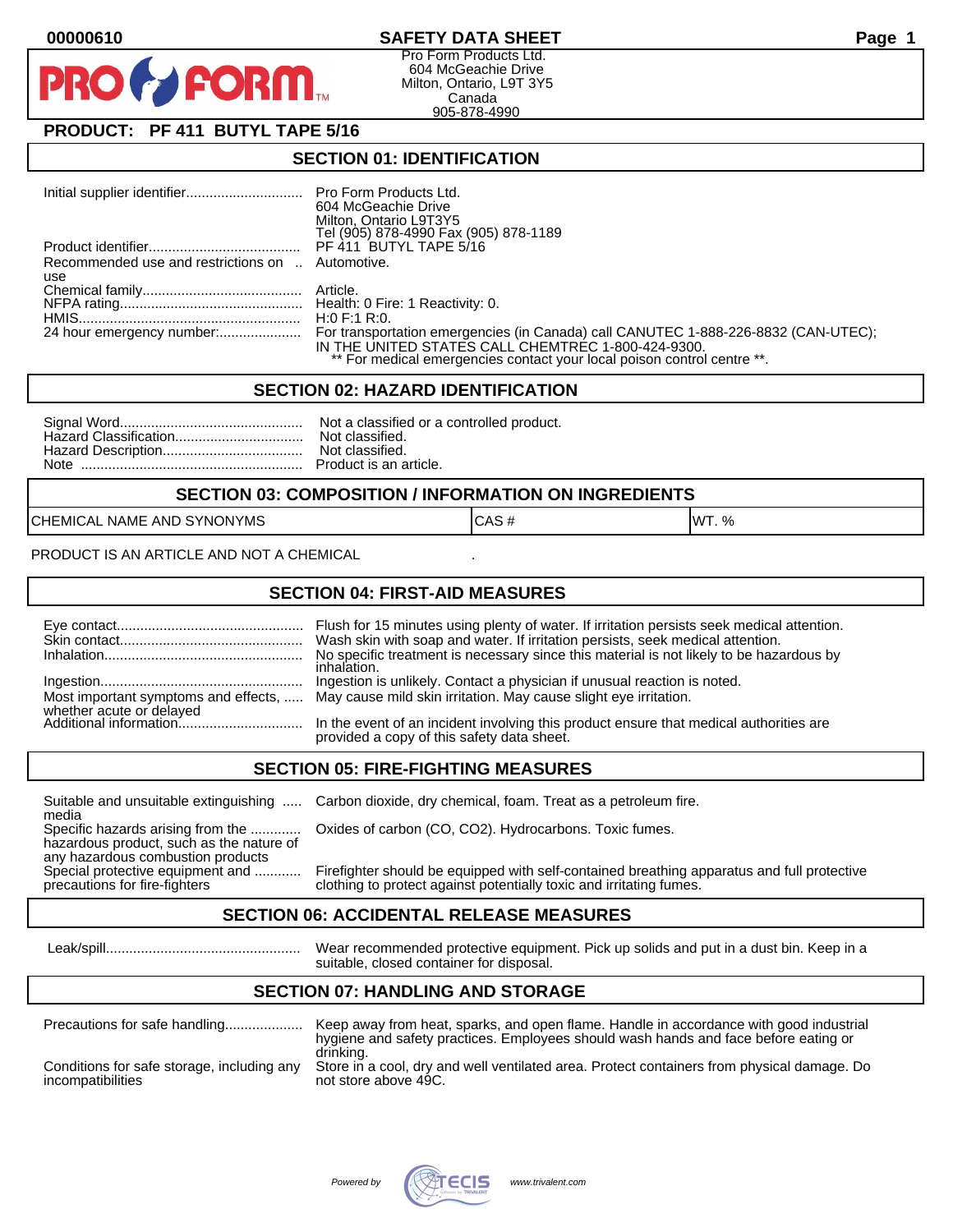# **PRODUCT: PF 411 BUTYL TAPE 5/16**

## **SECTION 08: EXPOSURE CONTROLS / PERSONAL PROTECTION**

| <b>INGREDIENTS</b>               | TWA | <b>ACGIH TLV</b><br>STEL                                 | PEL | <b>OSHA PEL</b><br>STEL                                                                                                                                                                                                          | <b>NIOSH</b><br>IREL |
|----------------------------------|-----|----------------------------------------------------------|-----|----------------------------------------------------------------------------------------------------------------------------------------------------------------------------------------------------------------------------------|----------------------|
|                                  |     | None required under normal use. Avoid breathing vapours. |     | Where contact with this material is possible, eye protection is recommended. May cause<br>eye irritation after repeated or prolonged contact.<br>Use of proper hygiene practices in the workplace is recommended. May cause skin |                      |
|                                  |     | irritation after repeated or prolonged contact.          |     | Wear long sleeves and trousers to prevent dermal exposure. May cause skin irritation after                                                                                                                                       |                      |
|                                  |     | repeated or prolonged contact.                           |     | Safety boots per local regulations.<br>Educate and train employees on the safe use and handling of the product. Employees                                                                                                        |                      |
| Appropriate engineering controls |     |                                                          |     | should wash their hands and face before eating, drinking, or using tobacco products.<br>Good general ventilation should be sufficient to control airborne levels.                                                                |                      |

## **SECTION 09: PHYSICAL AND CHEMICAL PROPERTIES**

| Appearance/Physical state                      | Black mastic, soft solid.    |
|------------------------------------------------|------------------------------|
|                                                | Black.                       |
|                                                | Faint. Characteristic odour. |
|                                                | Not applicable.              |
| Vapour pressure (mm Hg)                        | Not applicable.              |
| Vapour density (air=1)                         | Not applicable.              |
|                                                | Not applicable.              |
| Relative Density (Specific Gravity)            | $-1.3.$                      |
| Melting / Freezing point (deg C)               | Not applicable.              |
|                                                | Not applicable.              |
| Initial boiling point / boiling range (deg C). | Not applicable.              |
|                                                | Not applicable.              |
| Flash point (deg C), method                    | $>232$ COC.                  |
| Auto ignition temperature (deg C)              | Not applicable.              |
| Upper flammable limit (% vol)                  | Not applicable.              |
| Lower flammable limit (% vol)                  | No Data.                     |
| Partition coefficient - n-octanol/water        | No data.                     |
|                                                | Non volatile.                |
|                                                | No data.                     |

## **SECTION 10: STABILITY AND REACTIVITY**

|                                       | Stable at normal temperatures and pressures.<br>Avoid heat, sparks and flames. Hazardous poly                           |
|---------------------------------------|-------------------------------------------------------------------------------------------------------------------------|
| Conditions to avoid, including static | Possibility of hazardous reactions Will not occur under normal temperature and pr<br>Incompatible with strong solvents. |
| discharge, shock or vibration         |                                                                                                                         |
| Hazardous decomposition products      | Decomposition may produce fumes, smoke, oxi                                                                             |

Reactivity .................................................. Avoid heat, sparks and flames. Hazardous polymerization will not occur. Possibility of hazardous reactions............. Will not occur under normal temperature and pressure. Incompatible with strong solvents.

Decomposition may produce fumes, smoke, oxides of carbon and hydrocarbons.

## **SECTION 11: TOXICOLOGICAL INFORMATION**

| <b>INGREDIENTS</b>          |                                                                                                      | LC50                                                                                                                                                                                                                                                                                                                                                       | LD50 |
|-----------------------------|------------------------------------------------------------------------------------------------------|------------------------------------------------------------------------------------------------------------------------------------------------------------------------------------------------------------------------------------------------------------------------------------------------------------------------------------------------------------|------|
| Effects of chronic exposure | Not expected to pose any hazards.<br>May cause slight eye and slight skin irritation.<br>carcinogen. | Prolonged or repeated contact may cause eye and skin irritation.<br>Carbon black has been shown to cause cancer in laboratory animals. The relevance of this<br>finding to humans is uncertain. It is listed as a carcinogen by the International Agency for<br>Research on Cancer (IARC). . Quartz (Crystalline Silica) is listed by IARC in Group 1 as a |      |
|                             | None.                                                                                                |                                                                                                                                                                                                                                                                                                                                                            |      |
|                             |                                                                                                      |                                                                                                                                                                                                                                                                                                                                                            |      |

## **SECTION 12: ECOLOGICAL INFORMATION**

Persistence and degradability................... Not available.